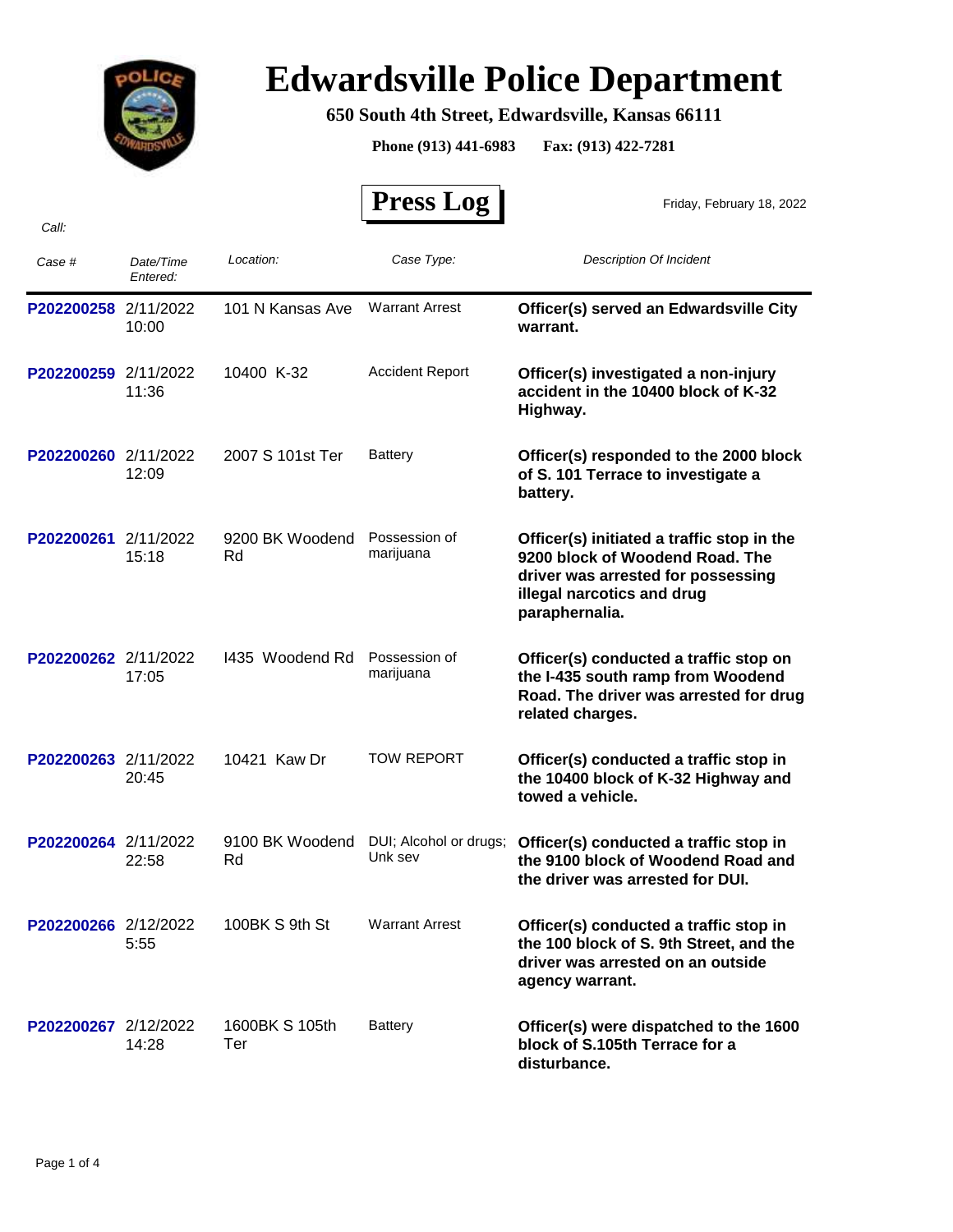**Press Log** 

Friday, February 18, 2022

| Case #               | Date/Time<br>Entered: | Location:                    | Case Type:                                     | <b>Description Of Incident</b>                                                                                                       |
|----------------------|-----------------------|------------------------------|------------------------------------------------|--------------------------------------------------------------------------------------------------------------------------------------|
| P202200268 2/12/2022 | 22:26                 | 110TH 170                    | <b>TOW REPORT</b>                              | Officer(s) initiated a traffic stop on<br>110th Street at I-70. A vehicle was<br>towed from the scene.                               |
| P202200269 2/13/2022 | 1:22                  | SBI435 170                   | <b>INFORMATION</b><br><b>REPORT</b>            | Officer(s) investigate a non-injury<br>accident at southbound I-435 and I-70                                                         |
| P202200270 2/13/2022 | 3:24                  | 9134 Woodend Rd ASSIST OTHER | <b>AGENCY</b>                                  | Officer(s) were dispatched to the 9100<br>block of Woodend Road to investigate<br>a stolen vehicle.                                  |
| P202200271           | 2/13/2022<br>11:21    | 1435 Woodend Rd              | <b>TOW REPORT</b>                              | Officer(s) conducted a traffic stop on I-<br>435. The vehicle was towed.                                                             |
| P202200272 2/13/2022 | 21:22                 | 9715 Kaw Dr                  | Drive While<br>Suspended (a) (1)               | Officer(s) initiated a traffic stop in the<br>9700 block of K-32 Highway. The driver<br>was arrested for driving while<br>suspended. |
| P202200273 2/13/2022 | 22:47                 | SBI435 Woodend<br>Rd         | <b>TOW REPORT</b>                              | Officer(s) initiated a traffic stop on I-<br>435 southbound at Woodend Road. A<br>vehicle was towed from the scene.                  |
| P202200274 2/14/2022 | 1:15                  | 1435 W 53rd St               | Fleeing or eluding a<br>LEO                    | Officer(s) attempted to conduct a<br>traffic stop on I-435 at W. 53rd Street,<br>and the suspect fled the scene.                     |
| P202200275 2/14/2022 | 5:44                  | 9500 BK Woodend<br>Rd        | <b>TOW REPORT</b>                              | Officer(s) initiated a traffic stop in the<br>9500 Block of Woodend Road. A<br>vehicle was towed from the scene.                     |
| P202200276 2/14/2022 | 7:50                  | 9300 BK Kansas<br>Ave        | TOW REPORT                                     | Officer(s) initiated a traffic stop in the<br>9300 block of Kansas Avenue. The<br>vehicle was towed.                                 |
| P202200277 2/14/2022 | 10:15                 | 10201 Swartz Rd              | Code Violation -<br><b>Building Regulation</b> | The CSO inspected prohibited<br>conditions in the 10200 Block of<br><b>Swartz Road.</b>                                              |
| P202200278 2/14/2022 | 8:35                  | 35 Mellott St                | Code Violation -<br><b>Environmental Code</b>  | The CSO inspected prohibited<br>conditions in the 100 Block of Mellott<br>Street.                                                    |
| P202200279 2/14/2022 | 9:00                  | 205 S 4th St                 | Code Violation -<br><b>Environmental Code</b>  | The CSO inspected prohibited<br>conditions in the 200 Block of South<br>4th Street.                                                  |

*Call:*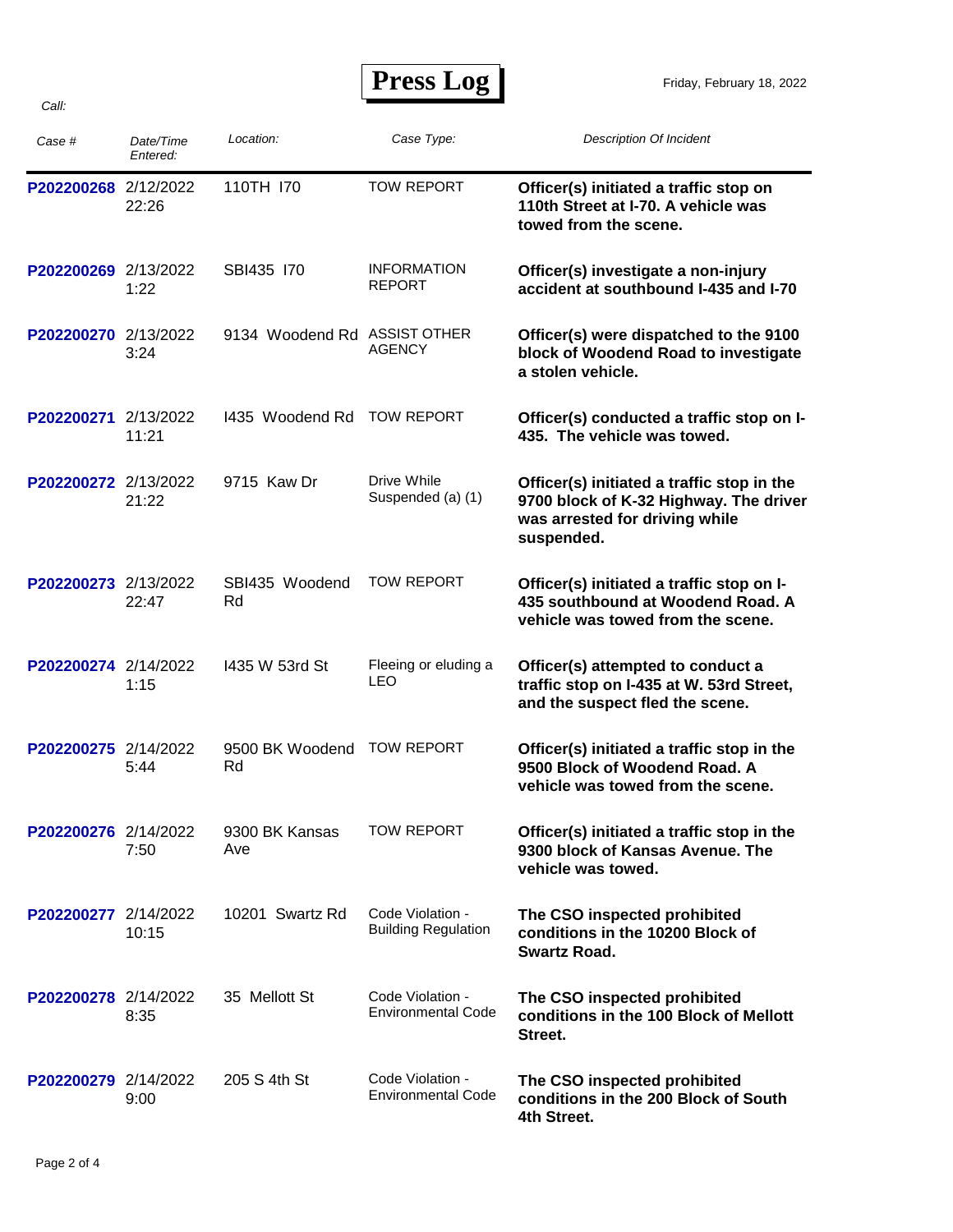| Case #               | Date/Time<br>Entered: | Location:                          | Case Type:                                    | <b>Description Of Incident</b>                                                                                                                     |
|----------------------|-----------------------|------------------------------------|-----------------------------------------------|----------------------------------------------------------------------------------------------------------------------------------------------------|
| P202200280 2/14/2022 | 15:00                 | 505 Blake St APT<br>B <sub>8</sub> | Identity theft                                | Officer(s) responded to the police<br>department lobby to investigate an<br>identity theft that occurred online.                                   |
| P202200281 2/14/2022 | 23:30                 | 100BK S 4th St                     | <b>TOW REPORT</b>                             | Officer(s) initiated a traffic stop in the<br>100 block of S. 4th Street. A vehicle<br>was towed from the scene.                                   |
| P202200282 2/15/2022 | 1:49                  | SBI435 Woodend<br>Rd               | <b>TOW REPORT</b>                             | Officer(s) conducted a traffic stop<br>along southbound I-435 near Woodend<br>Road and towed a vehicle.                                            |
| P202200283 2/15/2022 | 3:18                  | 531 S 4th St                       | <b>Warrant Arrest</b>                         | Officer(s) were dispatched to the 500<br>block of S. 4th Street and a party was<br>arrested on an outside agency warrant.                          |
| P202200284 2/15/2022 | 6:45                  | 800BK S 4th St                     | <b>WELFARE CHECK</b>                          | Officer(s) conducted an occupied<br>vehicle check in the 900 block of<br>South 4th Street.                                                         |
| P202200285 2/15/2022 | 16:08                 | 9000 K-32 Hwy                      | Possession of<br>marijuana                    | Officer(s) conducted a traffic stop in<br>the 9000 block of K-32. The driver and<br>two passengers were arrested for<br>narcotic related offenses. |
| P202200286 2/15/2022 | 18:10                 | 9400 Swartz Rd                     | Fleeing or eluding a<br>LEO                   | Officer(s) attempted to conduct a<br>traffic stop in the 9400 block of Swartz.<br>The vehicle fled from the scene.                                 |
| P202200287 2/15/2022 | 23:47                 | SBI435 Woodend<br>Rd               | <b>TOW REPORT</b>                             | Officer(s) conducted a traffic stop on<br>southbound I-435 at Woodend Road<br>and towed the vehicle.                                               |
| P202200289 2/16/2022 | 10:30                 | 700 BK Blake St                    | Missing Person                                | Officer(s) investigated a missing<br>person in the 700 block of Blake Street.                                                                      |
| P202200290 2/16/2022 | 12:30                 | 2700BK S 98th St                   | Drive While<br>Suspended (a) (1)              | Officer(s) conducted a traffic stop in<br>the 2700 block of South 98th. The<br>driver was arrested.                                                |
| P202200291 2/16/2022 | 12:35                 | 618 N 94th St                      | Code Violation -<br><b>Environmental Code</b> | The CSO inspected prohibited<br>conditions in the 600 Block of South<br>94th Street.                                                               |

*Call:*